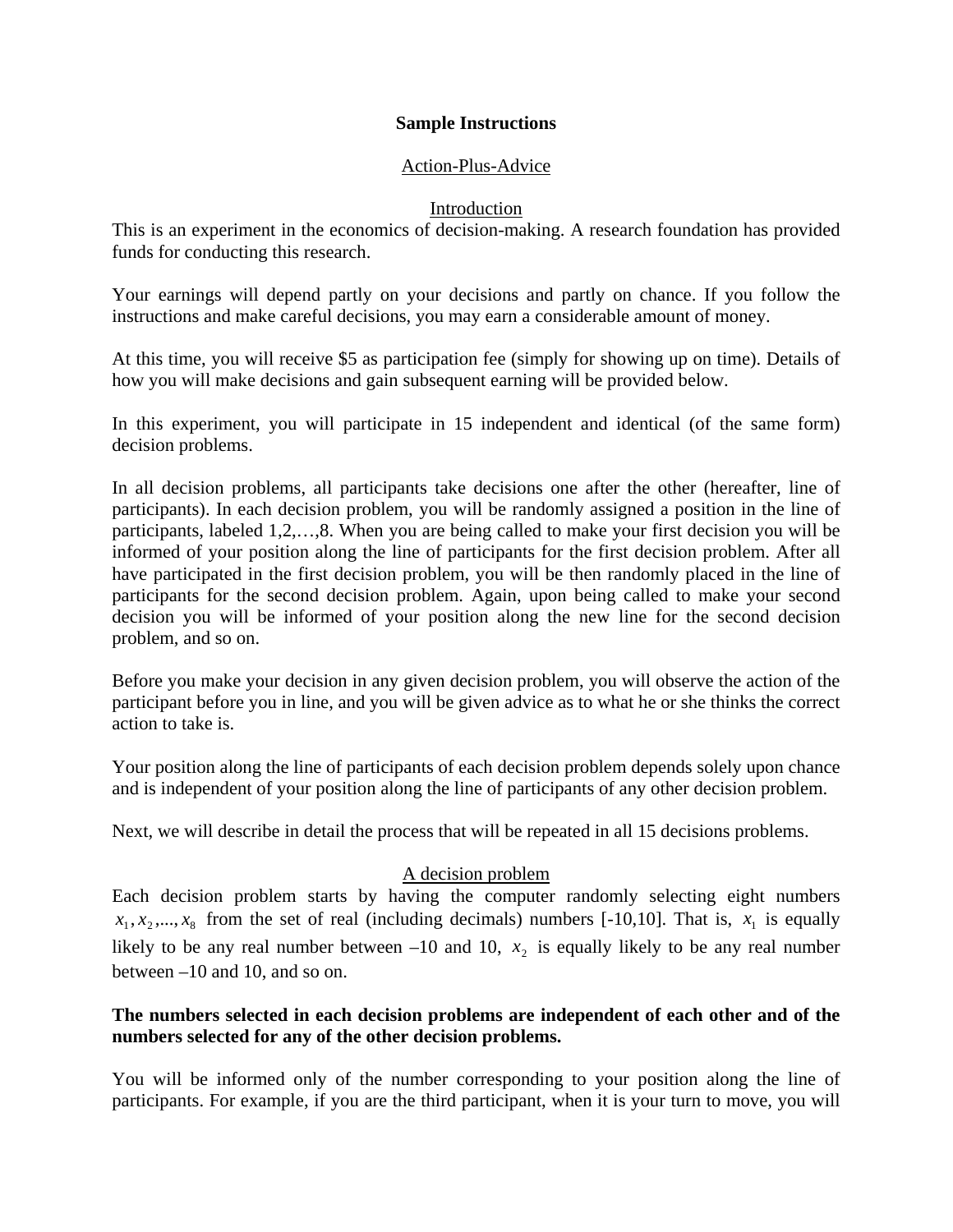be told only what is the value of  $x<sub>3</sub>$ . The value of this number is your private information and should not be shared with any of the other participants. Each of the other participants will also be informed only on the number that corresponds to her position along the line of participants.

In each decision problem, you will be asked to choose one of the actions  $-A$  or  $B$ . Action  $A$  will yield you a payment of \$2 when the sum of the eight numbers  $x_1 + x_2 + ... + x_8$  is positive (including zero) and nothing when this sum is negative. Conversely, action *B* will yield you a payment of \$2 when the sum of the eight numbers  $x_1 + x_2 + ... + x_8$  is negative and nothing when this sum is positive.

That is, **action** *A* is profitable if and only if  $x_1 + x_2 + ... + x_8 \ge 0$ , and action *B* is profitable if **and only if**  $x_1 + x_2 + ... + x_8 < 0$ .

Unless you are the first in the line of participants, you will be preceded by another participant. You will be able to observe the action of the participant who made a decision just before you in line. In addition, that participant will be allowed to give you advice as to what is the right action to take, *A* or *B*.

For example, if you are the fifth participant to choose, you will be informed what action the fourth participant has taken and what is her or his advice as to what is the right action to take. Note that each of the other participants will also observe the action and be advised by the participant who made a decision just before her. Thus, unless you are the first participant to do the decision problem, when it will be your turn, you will be given advice by the participant who made a decision just before you and observe her or his action.

**After** observing the action that has been taken by the participant before you and being given her or his advice, but **before** being informed what is the value of the number corresponding to your position along the line of participants, say  $x_i$ , you will make your decision.

# **Instead of choosing action** *A* **or action** *B* **directly, however you will have to state the minimum number,**  $x_i$ , between -10 and 10 for which you wish to choose action A.

Only after submitting your decision, will the computer inform you what is the value of the number corresponding to your position along the line of participants. The computer will then record your action as *A* if this number is equal to or higher than the minimum value you stated. Otherwise, the computer will record your action as *B*.

After this information has been given to you, you will be prompted to give advice to the next participant on line.

**For example**, suppose you are the forth participant to make a decision. Then, you may observe the following information before you make your choice.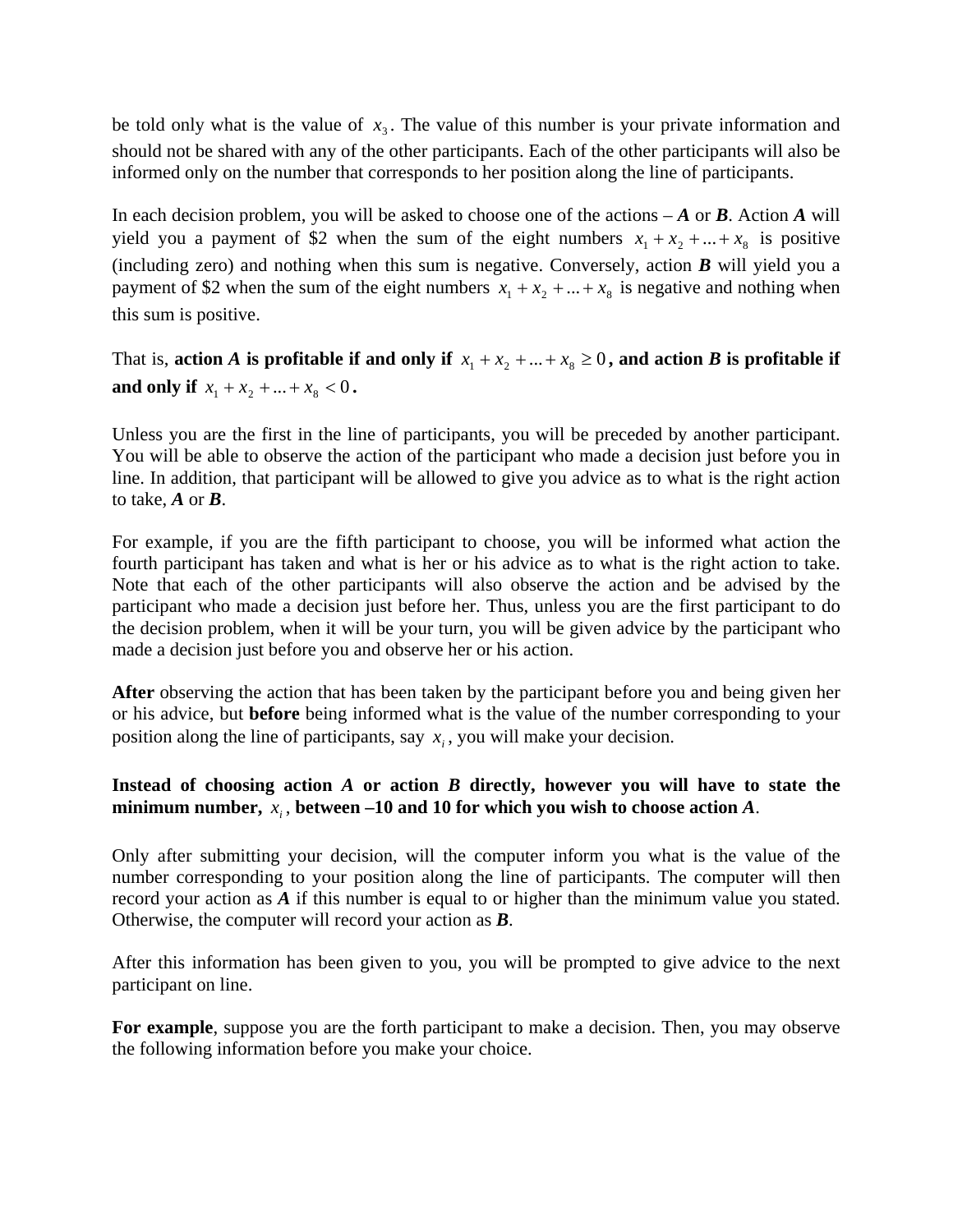| Participant | Action | Advice |
|-------------|--------|--------|
|             |        |        |

The fact that participant 3 took action  $A$  tells you that  $x_3$  was equal to or higher than the minimum value given by the participant 3 for choosing action *A*. In addition, participant 3 advises you that, in her view, action *A* is the best action for you to take.

Next, you will have to state a minimum number, say *y*, between –10 and 10 for which you wish to choose action *A*.

Only then will you be informed by the computer what is the value of  $x_4$ . The computer will record your action as *A* if  $x_4 \geq y$  and will record your action as *B* if  $x_4 < y$ .

Unless you are the last participant in the line, you will then be prompted to give advice to your successor what is the right action to take, *A* or *B*.

After all participants have made decisions, the computer will inform everyone what the sum of the eight numbers,  $x_1 + x_2 + ... + x_8$ , actually was.

Everyone whose decision determines her action as *A* earns \$2 if  $x_1 + x_2 + ... + x_8 \ge 0$  and nothing if  $x_1 + x_2 + ... + x_8 < 0$ . On the other hand, everyone whose decision determines her action as *B* earns \$2 if  $x_1 + x_2 + ... + x_8 < 0$  and nothing if  $x_1 + x_2 + ... + x_8 \ge 0$ .

#### Payoffs

Your final payoff in the experiment will be composed to two parts. First, we will pay you the sum of all of your earnings in each of the 15 decision problems you have participated in. In addition, in all of the decision problems you will be paid \$1 if your successor makes the correct decision. This is paid to you to insure that the advice you give to your successor is your best guess as to what the right action is. Hence, giving your best guess as to what you think is correct to your successor is the best way to maximize your earnings.

#### Rules

Please do not talk with anyone during the experiment. We ask everyone to remain silent until the end of the last decision problem. Your participation in the experiment and any information about your earnings will be kept strictly confidential. Your payment's receipt and participant form are the only places in which your name and social security number are recorded. If there are no further questions, at this time we will move to describe the computer program that you will use to make your decisions.

#### The Computer Program Description

To make your decisions you will use the computer. To begin with, one of the instructors will activate your program. At the beginning of the first decision problem, the **waiting window** (shown below) will pop up and will appear on your screen until it is your turn to participate.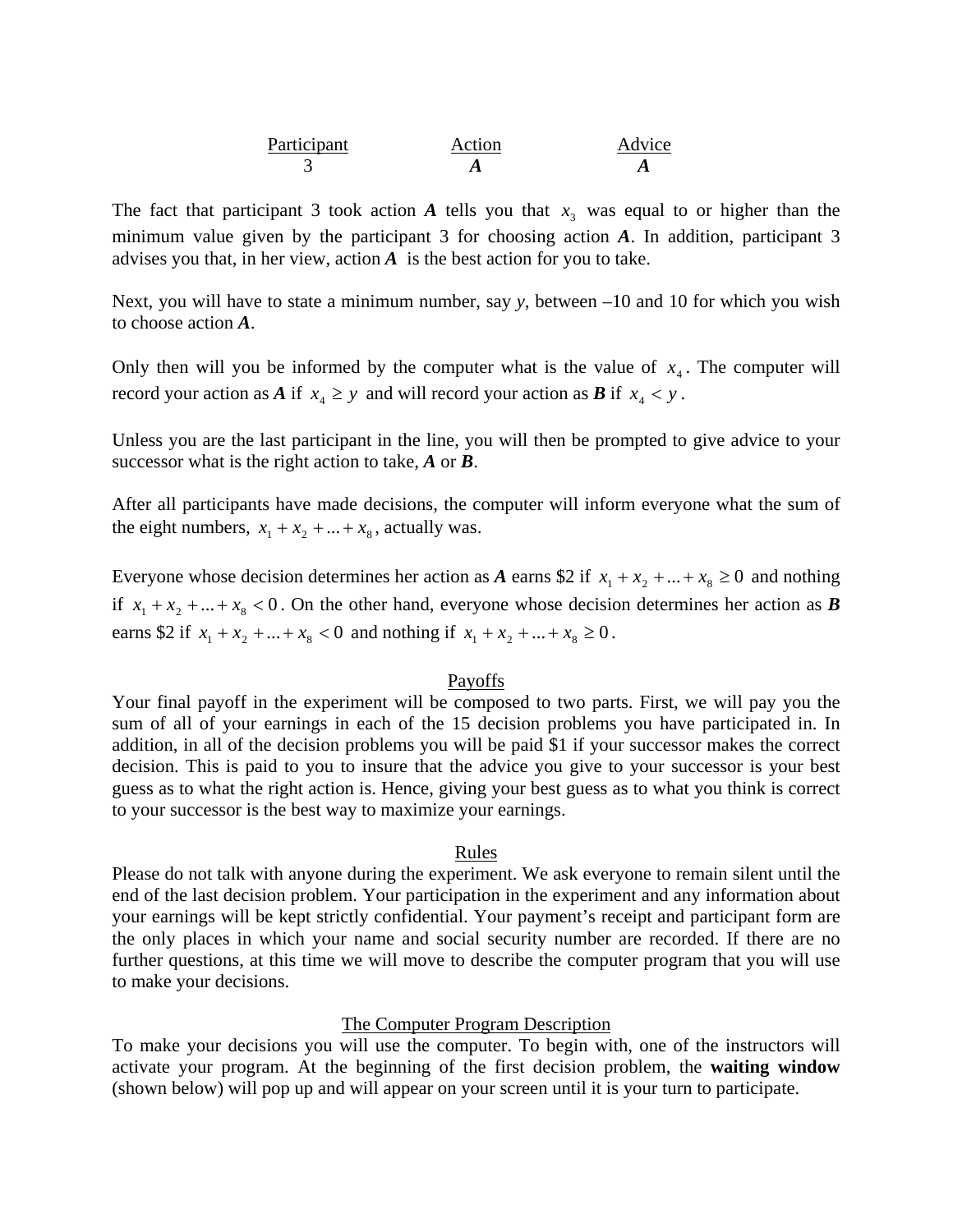At this point, take a minute to write down the number of the computer you are using as appears on the top line of the **waiting window.** At the end of the experiment, you should use your computer number to claim your cumulative earnings.

| Decision Making Experiment - Computer #2                           |  |
|--------------------------------------------------------------------|--|
|                                                                    |  |
| Wait for your turn to make a decision in the new decision problem. |  |
|                                                                    |  |
|                                                                    |  |
|                                                                    |  |
|                                                                    |  |
|                                                                    |  |
|                                                                    |  |
|                                                                    |  |
| Detailed instructions                                              |  |
|                                                                    |  |
|                                                                    |  |
|                                                                    |  |
|                                                                    |  |

After everyone assigned a position before you in line have made his or her decisions, you will be called to make your decision. At this time, the will pop up and replace the **waiting window**.

| Decision Making Experiment - Computer #2                                                                                                                                                                                                   |  |
|--------------------------------------------------------------------------------------------------------------------------------------------------------------------------------------------------------------------------------------------|--|
| You are assigned to be the 2nd participant in this decision problem.                                                                                                                                                                       |  |
| The participant before you in line thinks the correct action to take is B<br>The action that has been taken by the participant before you in line is B<br>Give the minimum number between -10 and 10 for which you choose to take action A |  |
| Submit                                                                                                                                                                                                                                     |  |
|                                                                                                                                                                                                                                            |  |
| <b>Back to Instructions</b>                                                                                                                                                                                                                |  |

On the top of the **program dialog window,** you will be informed of your position along the line of participants for this decision problem. The action and the advice of your predecessor are given to you in the large window that appears below.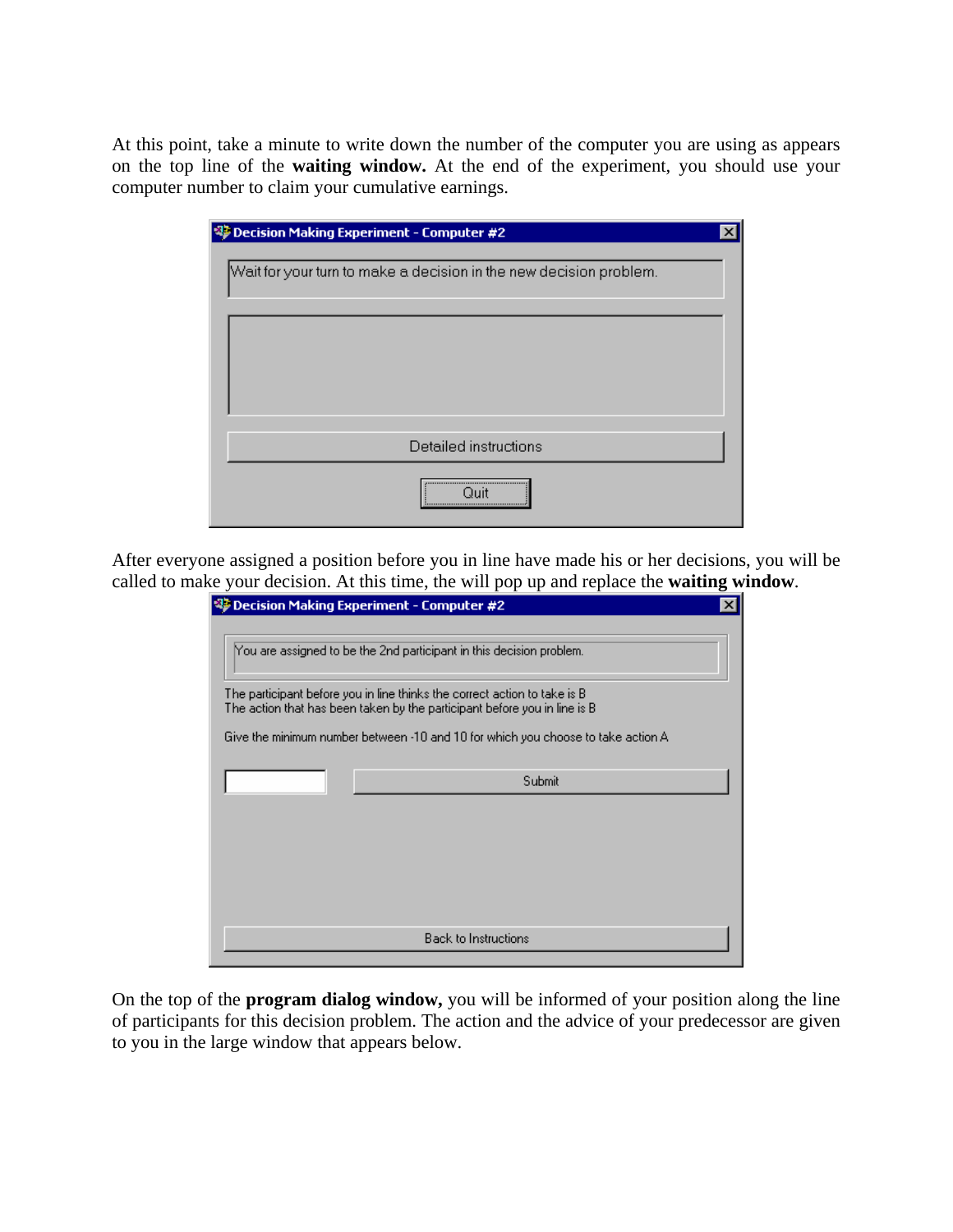When you are ready to make your decision, all you need to do is just use the mouse to click on the window that says **Give the minimum number for which you choose to take action** *A* on the **program dialog window**.

Then, use the keyboard to fill a real (including decimals) or an integer as the minimum number between –10 and 10 for which you wish to choose action *A*. After that, confirm your decision by clicking on the **Submit** button.

After you will submit your decision, the computer will inform you in the **program dialog**  window what is the value of the number corresponding to your position along the line of participants and what action has been recorded according to your decision.

Then, you will need to give the next participant in the line advice whether the correct action to take is *A* or *B*. After that, confirm your decision by clicking on the **Submit** button. To end your participation in this decision problem press the **OK.** 

| Decision Making Experiment - Computer #3                                                                                                                                                                                                            |
|-----------------------------------------------------------------------------------------------------------------------------------------------------------------------------------------------------------------------------------------------------|
|                                                                                                                                                                                                                                                     |
| You are assigned to be the 2nd participant in this decision problem.                                                                                                                                                                                |
| The participant before you in line thinks the correct action to take is B<br>The action that has been taken by the participant before you in line is B                                                                                              |
| Give the minimum number between -10 and 10 for which you choose to take action A                                                                                                                                                                    |
|                                                                                                                                                                                                                                                     |
| The number corresponding to your position along the line of participants chosen by the computer<br>in this decision problem is +10.00. Thus, according to the minimum number you gave for<br>choosing A, your choice in this decision problem is A. |
| Give advice to the next participant what is the right action to take, A or B                                                                                                                                                                        |
| Choose A                                                                                                                                                                                                                                            |
| Submit Advice<br>Choose B                                                                                                                                                                                                                           |
| Back to Instructions                                                                                                                                                                                                                                |

At that point, your **waiting window** will pop up again and the next participant will be called to make her decision. The first decision problem will end after all participants have made their decisions. Then, all will be informed in the **waiting window** what the sum of the eight numbers,  $x_1 + x_2 + ... + x_8$ , in the first decision problem actually was.

After letting you observe the results of the first decision problem, the second decision problem will start by having the computer randomly selecting eight new numbers  $x_1, x_2, ..., x_8$  and a new participations' line. Again, you will observe the **waiting window** until it will be your turn to participate in the second decision problem.